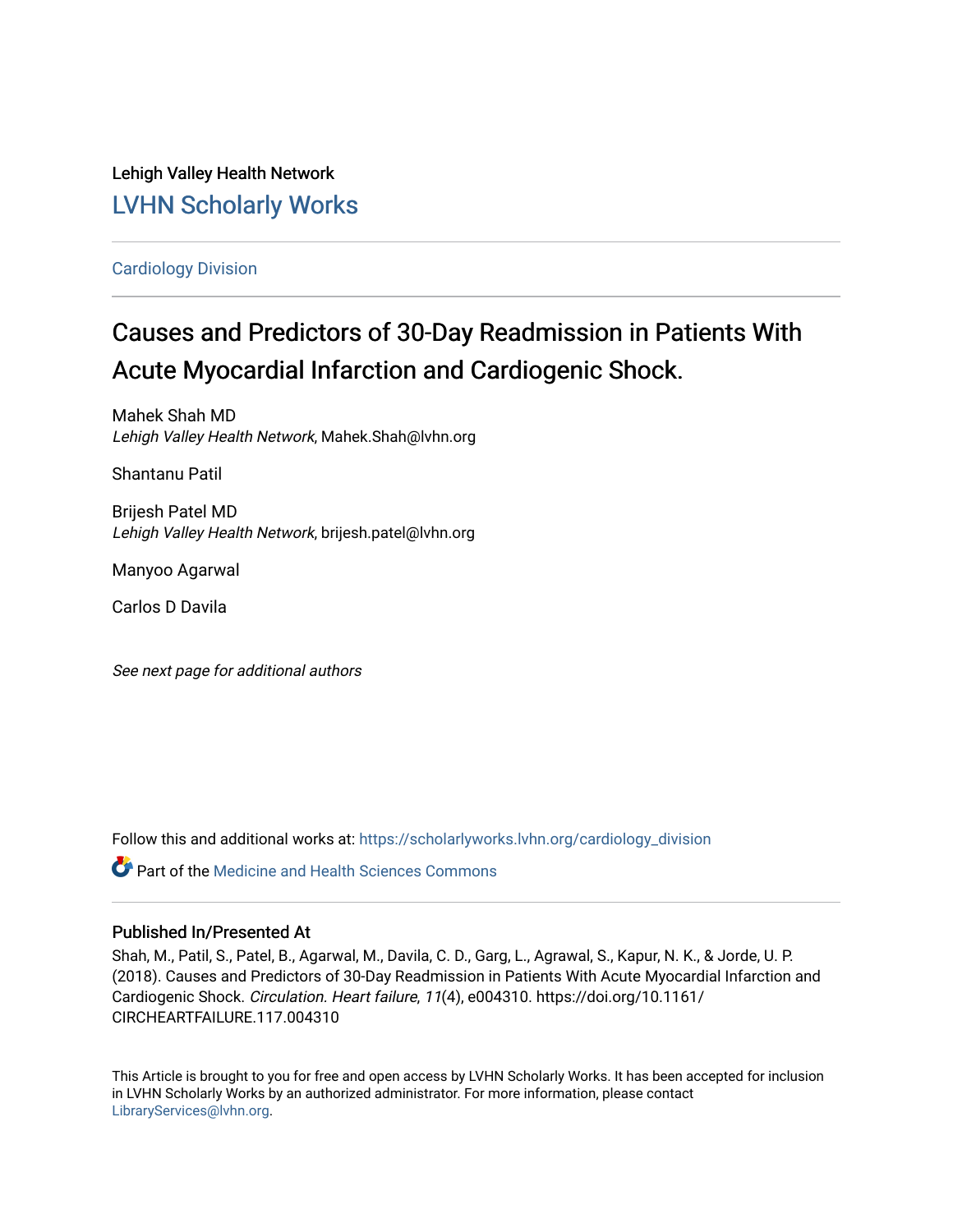#### Authors

Mahek Shah MD, Shantanu Patil, Brijesh Patel MD, Manyoo Agarwal, Carlos D Davila, Lohit Garg MD, Sahil Agrawal, Navin K Kapur, and Ulrich P Jorde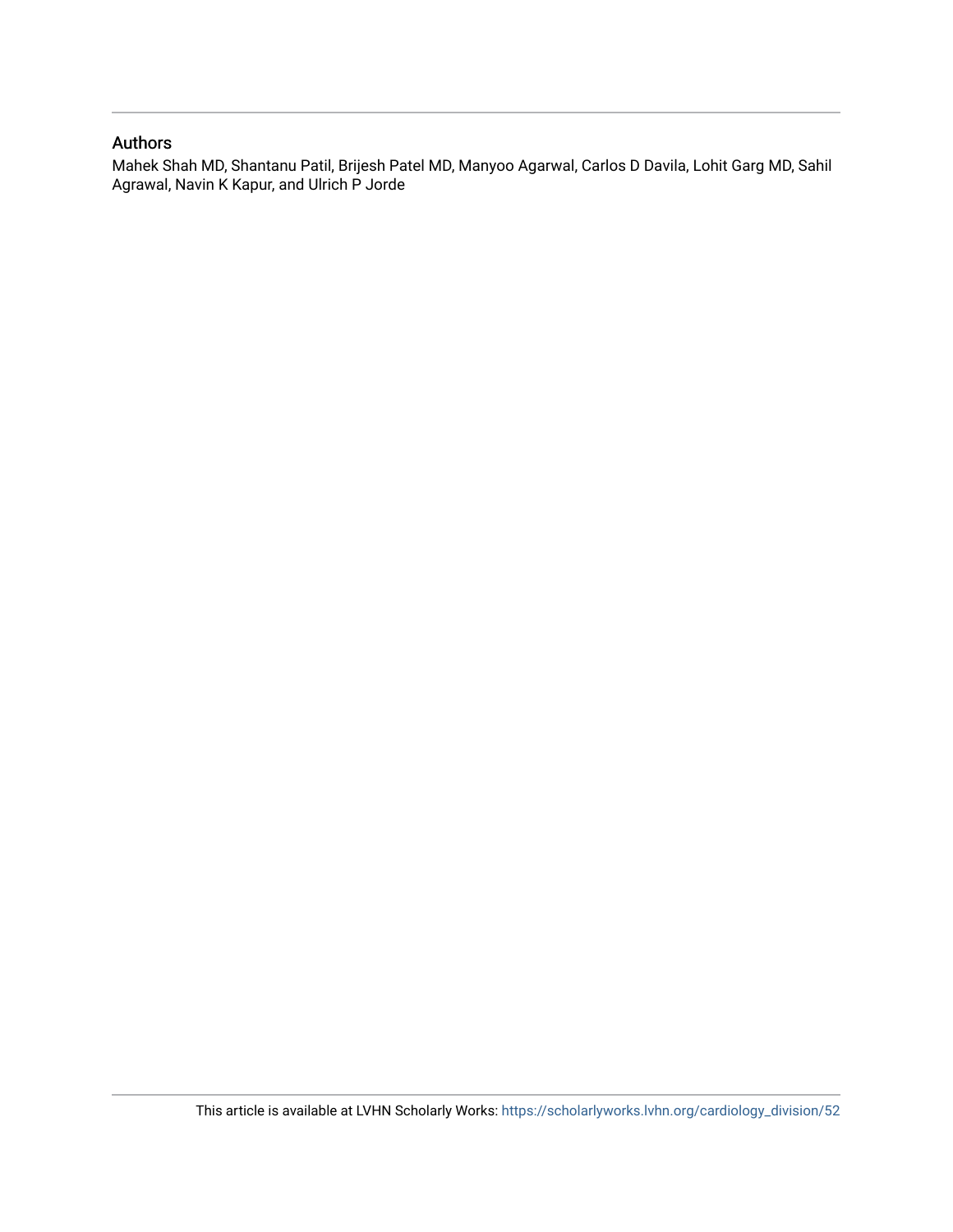# **ORIGINAL ARTICLE**

# **Causes and Predictors of 30-Day Readmission in Patients With Acute Myocardial Infarction and Cardiogenic Shock**

**BACKGROUND:** Acute myocardial infarction (AMI) occurs as a result of irreversible damage to cardiac myocytes secondary to lack of blood supply. Cardiogenic shock complicating AMI has significant associated morbidity and mortality, and data on postdischarge outcomes are limited.

**METHODS AND RESULTS:** We derived the study cohort of patients with AMI and cardiogenic shock from the 2013 to 2014 Healthcare Cost and Utilization Project National Readmission Database. Incidence, predictors, and causes of 30-day readmissions were analyzed. From 43212 index admissions for AMI with cardiogenic shock, 26016 (60.2%) survived to discharge and 5277 (20.2% of survivors) patients were readmitted within 30 days. More than 50% of these readmissions occurred within first 10 days. Cardiac causes accounted for 42% of 30-day readmissions (heart failure 20.6%; acute coronary syndrome 11.6%). Among noncardiac causes, respiratory (11.4%), infectious (9.4%), medical or surgical care complications (6.3%), gastrointestinal/hepatobiliary (6.5%), and renal causes (4.8%) were most common. Length of stay ≥8 days (odds ratio [OR], 2.04; 95% confidence interval [CI], 1.70–2.44; *P*<0.01), acute deep venous thrombosis (OR, 1.26; 95% CI, 1.08–1.48; *P*<0.01), liver disease (OR, 1.25; 95% CI, 1.03–1.50; *P*=0.02), systemic thromboembolism (OR, 1.21; 95% CI, 1.02–1.44; *P*=0.02), peripheral vascular disease (OR, 1.16; 95% CI, 1.07–1.27; *P*<0.01), diabetes mellitus (OR, 1.16; 95% CI, 1.08–1.24; *P*<0.01), long-term ventricular assist device implantation (OR, 1.77; 95% CI, 1.23–2.55; *P*<0.01), intraaortic balloon pump use (OR, 1.10; 95% CI, 1.02–1.18; *P*<0.01), performance of coronary artery bypass grafting (OR, 0.85; 95% CI, 0.77–0.93; *P*<0.01), private insurance (OR, 0.72; 95% CI, 0.64–0.80; *P*<0.01), and discharge to home (OR, 0.85; 95% CI, 0.73–0.98; *P*=0.03) were among the independent predictors of 30-day readmission.

**CONCLUSIONS:** In-hospital mortality and 30-day readmission in cardiogenic shock complicating AMI are significantly elevated. Patients are readmitted mainly for noncardiac causes. Identification of high-risk factors may guide interventions to improve outcomes within this population.

**Mahek Shah, MD\* Shantanu Patil, MD\* Brijesh Patel, DO Manyoo Agarwal, MD Carlos D. Davila, MD Lohit Garg, MD Sahil Agrawal, MD Navin K. Kapur, MD Ulrich P. Jorde, MD**

\*Drs Shah and Patil contributed equally to this work.

**Key Words:** heart failure ■ mortality ■ myocardial infarction ■ readmission ■ shock, cardiogenic

© 2018 American Heart Association, Inc.

http://circheartfailure.ahajournals.org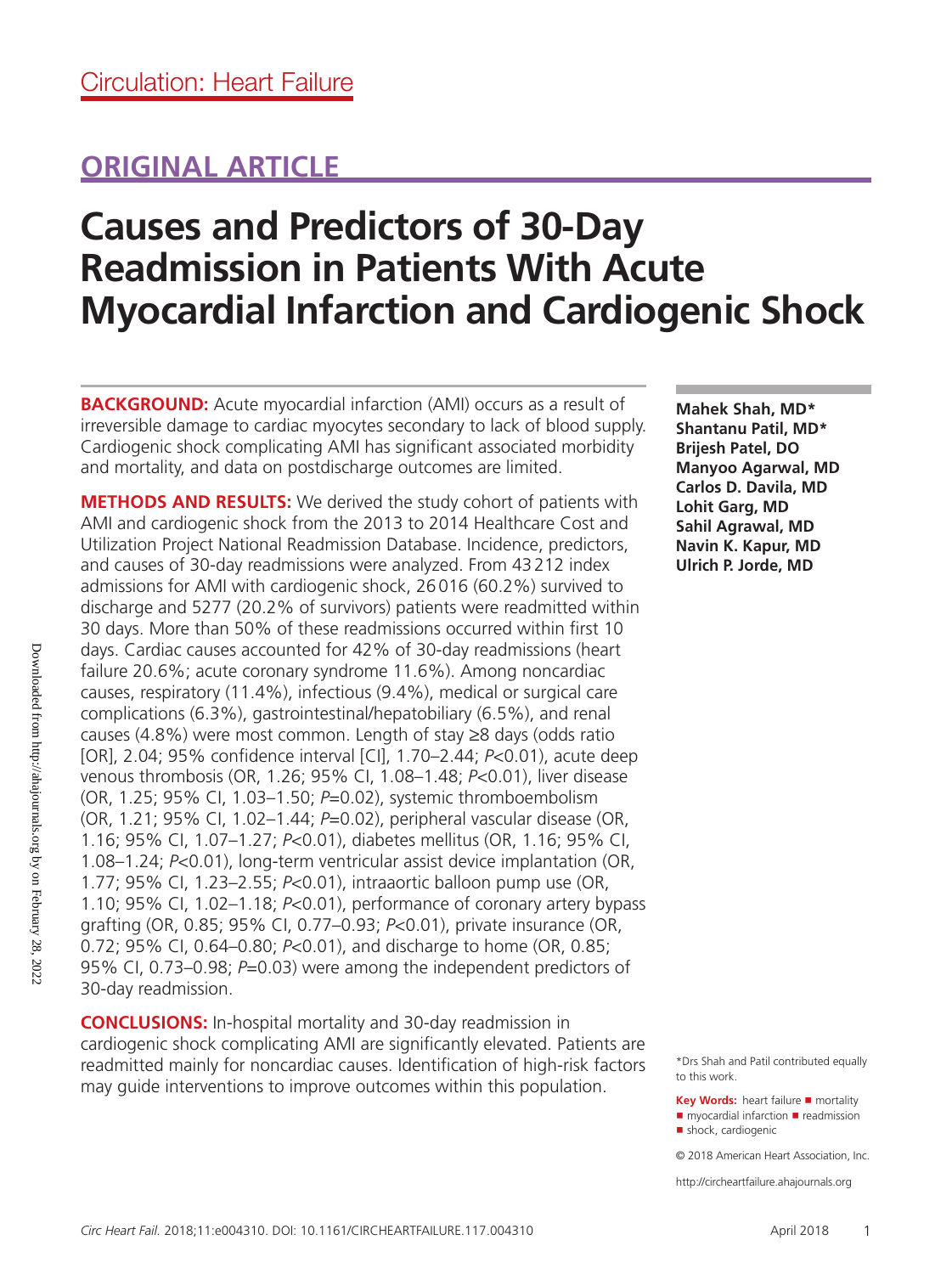#### **WHAT IS NEW?**

• Cardiogenic shock complicating acute myocardial infarction is associated with a significant mortality burden during initial admission. Survivors of cardiogenic shock remain at a markedly elevated risk for early readmission and hospital mortality during readmission.

## **WHAT ARE THE CLINICAL IMPLICATIONS?**

- Among patients admitted with cardiogenic shock complicating acute myocardial infarction, 40% patients died during the index hospitalization and an additional 10% of the survivors died during rehospitalization within 30 days.
- One out of every 5 survivors was readmitted within 30 days of discharge, for predominantly noncardiovascular causes. Heart failure was the most common cardiovascular reason for 30-day readmission.
- Female sex, length of stay >4 days, underlying diabetes mellitus, chronic lung or kidney disease, and use of balloon pump or permanent ventricular assist device implantation predicted higher 30-day readmission.
- The annual estimated hospitalization-related cost burden for index admission and 30-day readmission among patients with cardiogenic shock complicating acute myocardial infarction was >\$2.7 billion.

**F** requent hospital readmission has an adverse effect<br>
on patients, putting them at risk for hospital-ac-<br>
quired infections or complications, and increases<br>
the cost burden for both public and private payors. Unon patients, putting them at risk for hospital-acquired infections or complications, and increases the cost burden for both public and private payers. Under the Hospital Readmissions Reduction Program, the centers for Medicare and Medicaid Services considers 30-day hospital readmission as a measure of patient care quality and penalizes hospitals for high readmission rates.<sup>1,2</sup> More than three fourth of the hospitals were subject to the Hospital Readmissions Reduction Program penalty during the fiscal year of 2016. Roughly 18% of all Medicare patients are readmitted within 30 days, amounting to an annual cost of \$15 billion. Considering the negative consequences of readmission, several hospitals across the country have implemented measures directed towards reduction in preventable complications from hospitalization, enhanced quality of patient discharge, better transition of care posthospitalization, and improved communication and coordination of care with other healthcare providers to reduce readmission rates.<sup>3-5</sup> Recent analyses indicate that continued efforts in this direction among conditions with a high rate of readmission, such as acute heart failure or acute myocardial infarction (AMI), have shown potential in reducing unplanned readmissions and associated expenditures.4,6

Cardiogenic shock (CS) is a devastating complication of AMI and is associated with significant mortality and morbidity.7 The incidence of CS from AMI ranges from 5% to 10%.8,9 Recent advances in reperfusion strategies, pharmacological breakthroughs, and mechanical innovations have significantly decreased inpatient mortality from CS in the past decade.<sup>9,10</sup> With improving trends in mortality associated with CS, a better understanding about prognosis of survivors is warranted. A recent study by Shah et al<sup>11</sup> highlighted a high incidence of 1-year mortality after discharge in this vulnerable population. In this large real-world nationwide cohort, we aimed to explore the incidence, predictors, causes, and cost impact for 30-day readmission after admission for CS complicating AMI.

# **METHODS**

The data, analytic methods, and study materials will be made available to other researchers for purposes of reproducing the results or replicating the procedure. The study cohort was derived from Healthcare Cost and Utilization Project National Readmission Database (NRD) of 2013 and 2014, sponsored by the Agency for Healthcare Research and Quality. Because the NRD database is publicly available and contains deidentified patient information, the study was labeled as exempt from institutional board review. NRD represents 49.1% of total US hospitalizations. NRD is one of the largest publicly available allpayer inpatient database in the United States, including data on ≈28 million discharges per year, estimating >50 million discharges from 21 states with reliable, verified linkage numbers. Patients can be tracked using these linkage numbers for readmission within the same calendar year. The time to readmission in days can subsequently be calculated using a timing variable assigned for each admission within the database and adjusting for the length of stay (LOS) from the antecedent hospitalization. Additional details on the NRD database are available online.<sup>12</sup>

We queried the NRD database using *International Classification of Diseases*, *Ninth Revision*, Clinical Modification (*ICD-9* CM) diagnosis codes to identify patients with a primary admission for AMI (*ICD-9* CM code: 410x, 411.1) who had an additional diagnosis of CS (*ICD-9* CM code: 785.51). Only the initial admission for calendar year per patient was included for analysis as an index admission. We excluded patients with age ≤16 years and those missing data for age, sex, or mortality. We also excluded index admissions from December for both study years, as 30-day follow-up information for these patients was incomplete.

The primary outcome was 30-day readmission. Patients who were readmitted within 30 days postdischarge from index admission were further evaluated. Readmission causes were identified by using *ICD-9* CM codes in the primary diagnosis field. We identified and combined the *ICD-9* CM codes with similar diagnoses to make clinically important groups. Within the groups with primary admissions for AMI with CS and 30-day readmissions, we used *ICD-9* CM codes to define additional variables and comorbidities (Table I in the Data Supplement).

NRD variables were used to identify patients' demographic characteristics, including age; sex; hospital characteristics such as bed size and teaching status; and additional patientspecific characteristics, primary payer information, admission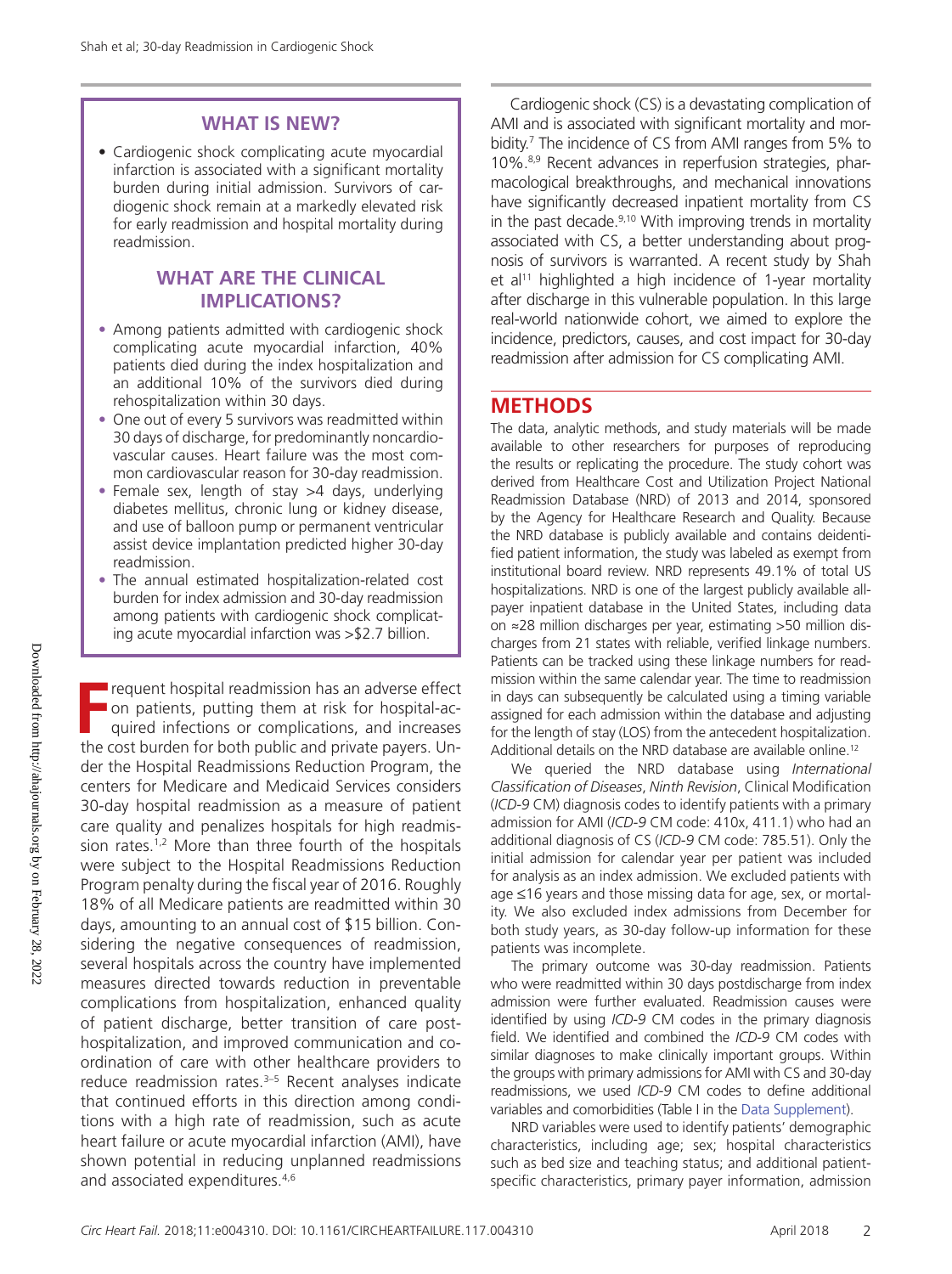type, admission day, and discharge disposition. CM variables identified different comorbidities by using *ICD-9* CM diagnoses and the diagnosis-related group in effect on the discharge data. These comorbidities are not directly related to the principal diagnosis or the main reason for admission and are likely to have originated before the hospital stay. Severity of comorbid conditions was defined using Deyo modification of Charlson comorbidity index (CCI), which contains 17 comorbid conditions with differential weights, and the Elixhauser comorbidity index, which is a sum of the 29 Elixhauser comorbidity variables within database. The Charlson comorbidity score ranges from 0 to 33, with higher scores corresponding to greater burden of comorbid diseases.<sup>13</sup> National cost estimates were calculated after weighting of the study data set using sampling weights provided within database.

# **Statistics**

All analyses were performed using the IBM SPSS Statistics for Windows, version 23.0 (Armonk, NY) software. Categorical data were expressed as percentages and continuous data as mean±1 SD. Differences between categorical variables and continuous variable were tested using the Pearson  $\chi^2$  test and Student *t* test, respectively. A multivariable mixed-effect logistic regression model was created to assess which variables predicted 30-day readmission with hospital identity as random

effect. The multivariate models for readmission included hospital-level variables like bed size and location/teaching status; patient-level variables like age groups, sex, CCI categories, admission type, admission day, and primary payer; income quartile; LOS of index admission; calendar year; comorbidities; and disposition post-index admission as shown in Table III in the Data Supplement. Patients who died at the end of index admission were excluded from the regression model.

# **RESULTS**

# **Baseline Characteristics**

A total of 43212 admissions of CS complicating AMI were included in the study and comprised the index admission patient cohort. Out of these, 26016 (60.2%) survived their index hospitalization with an in-hospital mortality rate of 39.8%. Mean age, length, and cost of stay were 69.3 years, 11.0 days, and 49262 US dollars, respectively, for index admissions. On weighting the costs to estimate the economic burden on the healthcare system at a national level, the index admissions accounted for >2.6 billion US dollars in annual costs. Among those who survived, 5277 (20.2%) patients



**Figure 1. Cumulative frequency of readmission and time to 30-d readmission postdischarge from index hospitalization.**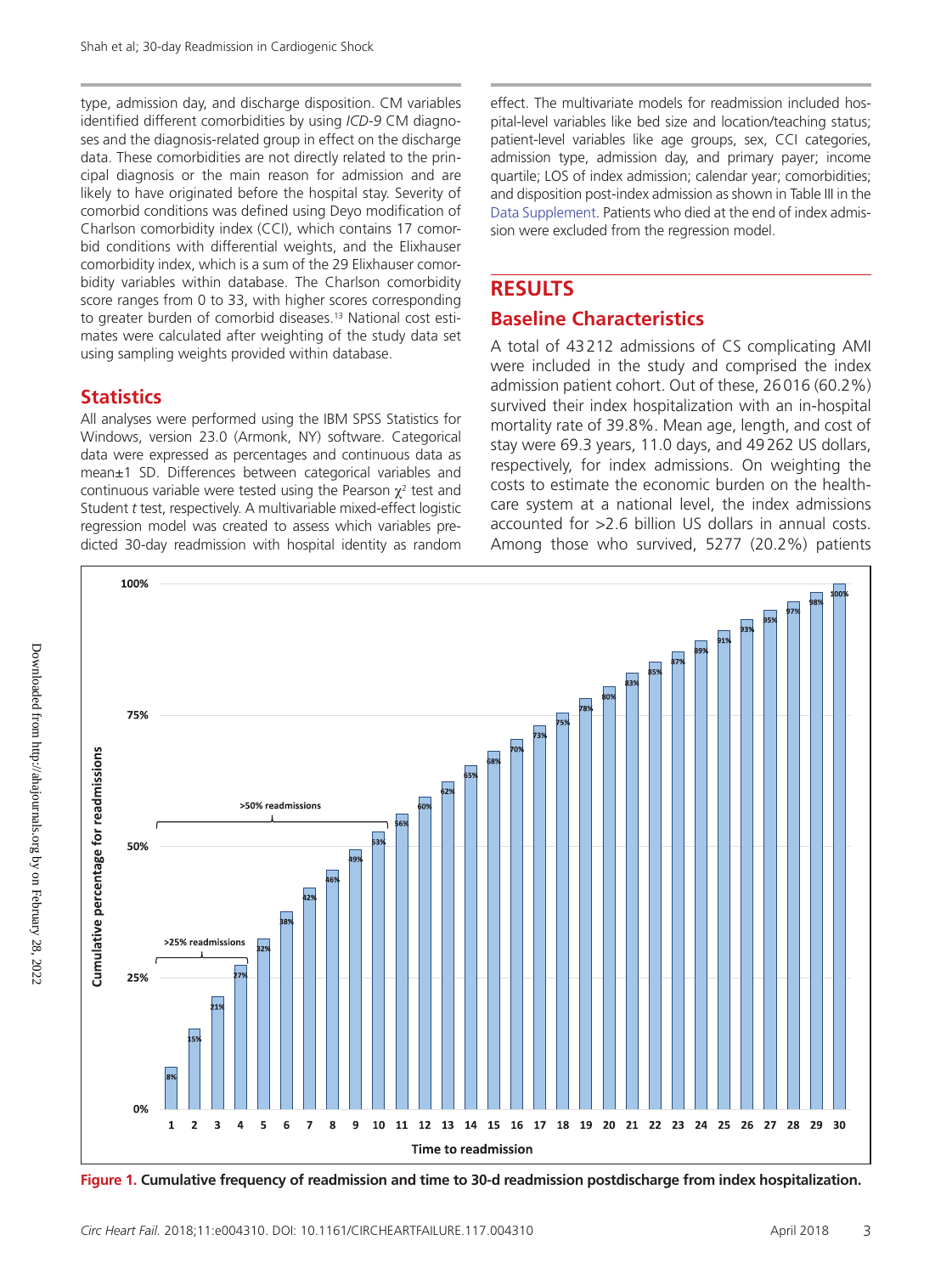#### **Table. Baseline Characteristics of Patients With Acute Myocardial Infarction and Cardiogenic Shock During Index Admission (Excluding Patients With In-Hospital Mortality)**

|                                             |                                                                       | <b>30-d Readmission</b>  |                          |         |  |
|---------------------------------------------|-----------------------------------------------------------------------|--------------------------|--------------------------|---------|--|
| <b>Characteristics</b>                      | <b>Overall (n=26016)</b>                                              | Yes (n=5277)             | No (n=20739)             | P Value |  |
| Age, y, mean±SD                             | $67.4 \pm 12.7$                                                       | $68.2 \pm 12.3$          | $67.2 \pm 12.8$          | < 0.001 |  |
| Median age, y (IQR)                         | 67 (59-77)                                                            | 69 (60-77)               | 67 (58-77)               | N/A     |  |
| Age, y (categories)                         |                                                                       |                          |                          | < 0.001 |  |
| $\leq 49$                                   | 8.1                                                                   | 6.9                      | 8.4                      |         |  |
| $50 - 64$                                   | 32.5                                                                  | 29.8                     | 33.2                     |         |  |
| $65 - 79$                                   | 39.9                                                                  | 43.1                     | 39.1                     |         |  |
| >80                                         | 19.4                                                                  | 20.3                     | 19.2                     |         |  |
| Female sex, %                               | 35.3                                                                  | 38.5                     | 34.5                     | < 0.001 |  |
| Weekend admission, %                        | 25.8                                                                  | 25.6                     | 25.8                     | 0.75    |  |
| Elective admission, %                       | 6.5                                                                   | 6.3                      | 6.6                      | 0.38    |  |
| Payer information, %                        |                                                                       |                          |                          | < 0.001 |  |
| Medicare                                    | 60.8                                                                  | 67.5                     | 59.1                     |         |  |
| Medicaid                                    | 9.4                                                                   | 10.0                     | 9.3                      |         |  |
| Private                                     | 21.3                                                                  | 16.3                     | 22.5                     |         |  |
| Self-pay                                    | 4.5                                                                   | 3.3                      | 4.8                      |         |  |
| No charge                                   | 0.6                                                                   | 0.5                      | 0.6                      |         |  |
| Other                                       | 3.4                                                                   | 2.4                      | 3.7                      |         |  |
| Cost of hospitalization in USD (mean)       | 59646                                                                 | 65808                    | 58091                    | < 0.001 |  |
| Median cost of hospitalization in USD (IQR) | 43 203 (25 715 - 71 988)                                              | 47 683 (28 662 - 80 175) | 42 191 (25 008 - 70 234) | n/a     |  |
| Length of stay, d, mean±SD                  | $14.0 \pm 14.5$                                                       | $16.0 \pm 14.3$          | $13.5 \pm 14.5$          | < 0.001 |  |
| Median length of stay, d (IQR)              | $10(6-17)$                                                            | $12(7-20)$               | $10(6-17)$               | n/a     |  |
| Length of stay categories, d                |                                                                       |                          |                          |         |  |
| $\leq$ 2                                    | 5.6                                                                   | 3.1                      | 6.2                      |         |  |
| $3 - 4$                                     | 11.4                                                                  | 7.2                      | 12.5                     |         |  |
| $5 - 7$                                     | 18.5                                                                  | 15.8                     | 19.2                     |         |  |
| $\geq 8$                                    | 64.5                                                                  | 73.8                     | 62.1                     |         |  |
| Length of stay >30 d                        | 8.6                                                                   | 10.9                     | 8.0                      | < 0.001 |  |
|                                             | Median household income category for patient's zip code* (percentile) |                          |                          |         |  |
| $0 - 25$ th                                 | 27.3                                                                  | 28.9                     | 26.9                     |         |  |
| 26-50th                                     | 26.8                                                                  | 26.4                     | 26.9                     |         |  |
| 51-75th                                     | 24.6                                                                  | 24.1                     | 24.7                     |         |  |
| 76-100th                                    | 21.3                                                                  | 20.6                     | 21.5                     |         |  |
| Elixhauser comorbidity index (mean±SD)      | $3.7 \pm 2.0$                                                         | $4.1 \pm 2.1$            | $3.5 \pm 2.0$            | < 0.001 |  |
| Charlson comorbidity indext                 |                                                                       |                          |                          |         |  |
| $\leq$ 1                                    | 10.4                                                                  | 6.4                      | 11.5                     |         |  |
| $\overline{2}$                              | 21.1                                                                  | 16.5                     | 22.3                     |         |  |
| $3 - 4$                                     | 39.8                                                                  | 40.1                     | 39.7                     |         |  |
| $\geq 5$                                    | 28.7                                                                  | 37.0                     | 26.6                     |         |  |
| Hospital bed size‡, %                       |                                                                       |                          |                          | 0.01    |  |
| Small                                       | 6.7                                                                   | $6.2$                    | 6.8                      |         |  |
| Medium                                      | 22.0                                                                  | 20.8                     | 22.3                     |         |  |
| Large                                       | 71.3                                                                  | 73.0                     | 70.9                     |         |  |
| Location/teaching status of hospital, %     |                                                                       |                          |                          | 0.72    |  |
| Urban nonteaching                           | 33.2                                                                  | 33.4                     | 33.2                     |         |  |
| Urban teaching                              | 63.2                                                                  | 63.3                     | 63.2                     |         |  |
| Rural                                       | 3.5                                                                   | 3.4                      | 3.6                      |         |  |

(*Continued*)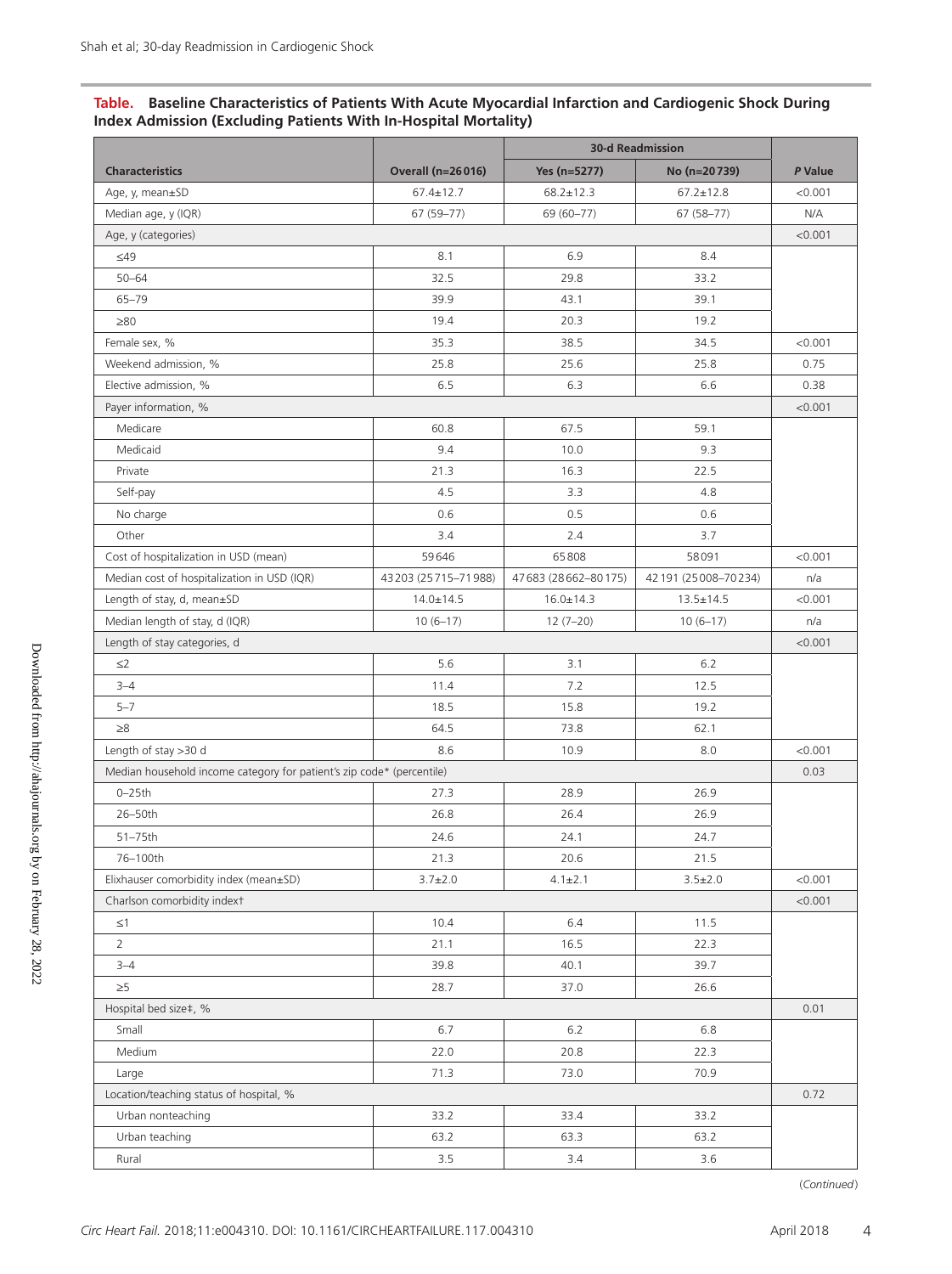#### **Table. Continued**

|                                                      |                          | <b>30-d Readmission</b> |              |         |
|------------------------------------------------------|--------------------------|-------------------------|--------------|---------|
| <b>Characteristics</b>                               | <b>Overall (n=26016)</b> | Yes (n=5277)            | No (n=20739) | P Value |
| Year, %                                              |                          |                         |              | 0.40    |
| 2013                                                 | 47.2                     | 47.7                    | 47.1         |         |
| 2014                                                 | 52.8                     | 52.3                    | 52.9         |         |
| Hypertension with and without complications, %       | 63.6                     | 66.5                    | 62.8         | < 0.001 |
| Diabetes mellitus with and without complications, %  | 38.6                     | 44.4                    | 37.2         | < 0.001 |
| Dyslipidemia, %                                      | 50.9                     | 51.1                    | 50.9         | 0.74    |
| Chronic pulmonary disease, %                         | 24.2                     | 27.4                    | 23.4         | < 0.001 |
| Pulmonary hypertension, %                            | 9.4                      | 11.2                    | 9.0          | < 0.001 |
| Current or past smoker, %                            | 34.8                     | 31.9                    | 35.6         | < 0.001 |
| History of stroke or TIA, %                          | 7.9                      | 8.9                     | 7.6          | 0.001   |
| History of myocardial infarction, %                  | 10.9                     | 12.1                    | 10.6         | 0.002   |
| Drug abuse, %                                        | 3.4                      | 3.6                     | 3.3          | 0.32    |
| Alcohol abuse, %                                     | 5.1                      | 4.6                     | 5.3          | 0.04    |
| Peripheral vascular disorders, %                     | 15.6                     | 19.2                    | 14.7         | < 0.001 |
| Coagulopathy, %                                      | 19.7                     | 20.7                    | 19.4         | 0.03    |
| Deficiency anemia, %                                 | 25.7                     | 30.7                    | 24.4         | < 0.001 |
| Chronic blood loss anemia, %                         | 1.5                      | 1.6                     | 1.5          | 0.45    |
| Collagen vascular disease or rheumatoid arthritis, % | 2.4                      | 2.8                     | 2.2          | 0.02    |
| Hypothyroidism, %                                    | 10.5                     | 11.4                    | 10.3         | 0.01    |
| Liver disease, %                                     | 2.5                      | 3.1                     | 2.3          | 0.001   |
| Fluid and electrolytes disorders, %                  | 53.1                     | 56.9                    | 52.1         | < 0.001 |
| Obesity, %                                           | 15.9                     | 16.3                    | 15.7         | 0.32    |
| Obstructive sleep apnea, %                           | 5.8                      | 6.0                     | 5.8          | 0.70    |
| Atrial fibrillation or flutter, %                    | 30.7                     | 34.3                    | 29.7         | < 0.001 |
| Acute kidney injury, %                               | 46.2                     | 51.1                    | 45.0         | < 0.001 |
| Chronic kidney disease, %                            | 27.4                     | 34.2                    | 25.6         | < 0.001 |
| Depression, %                                        | 7.2                      | 7.8                     | 7.0          | 0.03    |
| Psychoses, %                                         | 3.3                      | 4.0                     | 3.1          | 0.001   |
| Valvular heart disease, %                            | 4.5                      | 4.9                     | 4.4          | 0.13    |
| Vasopressor use, %                                   | 8.7                      | 9.1                     | 8.6          | 0.32    |
| Ventilator use, %                                    | 43.9                     | 46.1                    | 43.4         | 0.001   |
| Ischemic stroke, %                                   | 3.9                      | 4.2                     | 3.8          | 0.22    |
| TIA, %                                               | 0.3                      | 0.3                     | 0.3          | 0.90    |
| Hemorrhagic stroke, %                                | 0.7                      | 0.6                     | 0.7          | 0.26    |
| Systemic thromboembolic event, %                     | 3.0                      | 3.8                     | 2.8          | < 0.001 |
| Lymphoma, %                                          | 0.7                      | 0.9                     | 0.6          | 0.01    |
| Metastatic cancer, %                                 | 1.1                      | 1.3                     | 1.0          | 0.03    |
| Solid tumor without metastasis, %                    | 1.9                      | 2.3                     | 1.8          | 0.007   |
| Gastrointestinal bleeding, %                         | 4.9                      | 5.4                     | 4.7          | 0.04    |
| Hemoptysis, %                                        | 1.2                      | 1.3                     | 1.1          | 0.27    |
| Prior venous thromboembolic event, %                 | 2.1                      | 2.4                     | 2.0          | 0.03    |
| Acute deep venous thrombosis, %                      | 3.6                      | 4.5                     | 3.3          | < 0.001 |
| Acute pulmonary embolism, %                          | 1.7                      | 1.5                     | 1.7          | 0.25    |
| Non-ST-segment-elevation myocardial infarction, %    | 54.5                     | 58.6                    | 53.5         | < 0.001 |

(*Continued*)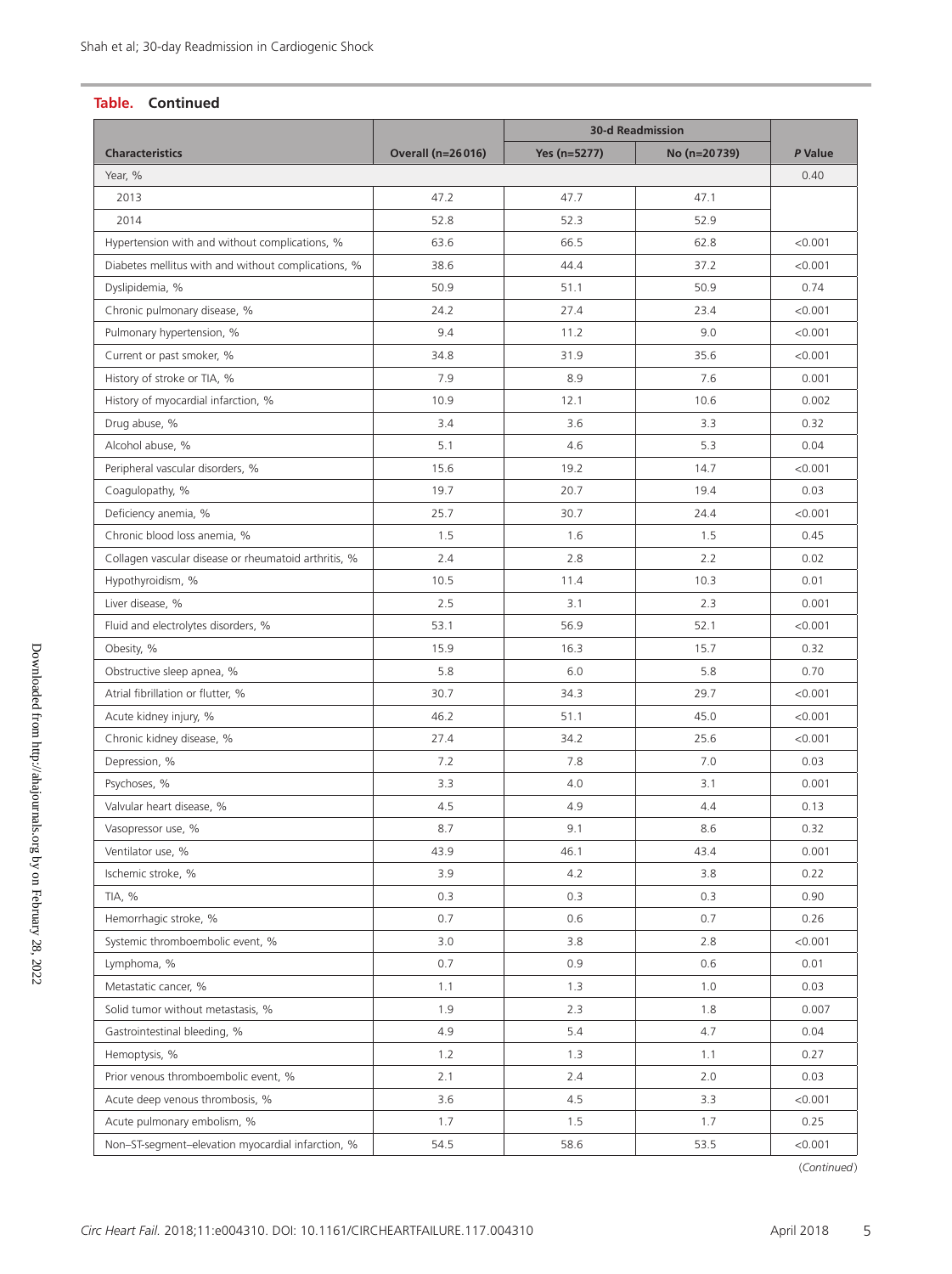#### **Table. Continued**

|                                               |                          | <b>30-d Readmission</b> |              |         |
|-----------------------------------------------|--------------------------|-------------------------|--------------|---------|
| <b>Characteristics</b>                        | <b>Overall (n=26016)</b> | Yes (n=5277)            | No (n=20739) | P Value |
| ST-segment-elevation myocardial infarction, % | 48.3                     | 44.9                    | 49.2         | < 0.001 |
| Blood product transfusion, %                  | 21.6                     | 25.1                    | 20.6         | < 0.001 |
| Right heart catheterization, %                | 17.4                     | 18.6                    | 17.1         | < 0.001 |
| Percutaneous coronary intervention, %         | 45.7                     | 43.6                    | 46.2         | 0.001   |
| Single-vessel intervention                    | 31.6                     | 30.5                    | 31.9         |         |
| 2-vessel intervention                         | 7.2                      | 7.6                     | 7.1          |         |
| $\geq$ 3 vessel intervention                  | 2.1                      | 1.9                     | 2.1          |         |
| Bifurcation vessel intervention               | 1.5                      | 1.3                     | 1.6          |         |
| Coronary artery bypass grafting, %            | 21.5                     | 21.0                    | 21.6         | 0.28    |
| Durable ventricular assist device, %          | 0.6                      | 0.9                     | 0.5          | 0.001   |
| Intraaortic balloon pump, %                   | 34.7                     | 35.3                    | 34.6         | 0.35    |
| Impella/TandemHeart, %                        | 3.0                      | 2.9                     | 3.0          | 0.82    |
| Extracorporeal membrane oxygenation, %        | 0.8                      | 0.7                     | 0.8          | 0.48    |
| Vascular complications, %                     | 2.6                      | 3.0                     | 2.6          | 0.09    |
| Major bleeding event, %                       | 11.8                     | 13.0                    | 11.5         | 0.003   |
| Discharge disposition, %                      |                          |                         |              | < 0.001 |
| Home                                          | 39.2                     | 32.2                    | 41.0         |         |
| Short-term hospital                           | 4.7                      | 4.2                     | 4.9          |         |
| <b>SNF</b>                                    | 31.7                     | 37.7                    | 30.1         |         |
| Home with HHC                                 | 23.5                     | 24.9                    | 23.1         |         |

HHC indicates home healthcare; IQR, interquartile range; SNF, skilled nursing facility; TIA, transient ischemic attack; and USD, United States dollar.

\*A quartile classification of the estimated median household income of residents in the patient's ZIP code, derived from ZIP code-demographic data obtained from Claritas. The quartiles are identified by values of 1 to 4, indicating the poorest to wealthiest populations. Because these estimates are updated annually, the value ranges vary by year.

†Charlson/Deyo comorbidity index (CCI) was calculated as per Deyo classification.

‡The bed size cutoff points divided into small, medium, and large have been done so that approximately one third of the hospitals in a given region, location, and teaching status combination would fall within each bed size category.

were readmitted within the first 30 days. More than 25% of the readmissions occurred within the first 4 days, and 50% readmissions occurred within 10 days of discharge from index hospitalization (Figure 1). Baseline characteristics of the entire study population have been reported in Table II in the Data Supplement.

The Table shows baseline characteristics among 26016 patients who survived the index hospitalization for CS complicating AMI based on whether they were subsequently readmitted within 30 days of discharge. Compared with patients who were not readmitted, those readmitted within 30 days were likely to be older (≥65 years), less likely male, and had a higher prevalence of chronic conditions, such as hypertension, diabetes mellitus, atrial fibrillation, chronic kidney disease, chronic lung disease, peripheral vascular disease, and history of AMI among others. Readmitted patients also had higher comorbidity risk scores including Charlson (4.0±1.9 versus 3.5±1.8; *P*<0.001) and Elixhauser (4.1±2.1 versus 3.5±2.0; *P*<0.001) comorbidity indices.

Readmitted patients were more likely to have Medicare/Medicaid as their primary insurance payer and less likely to have private insurance compared with the nonreadmitted patients. There was no difference between the readmitted and nonreadmitted patients with respect to discharge from urban nonteaching, urban teaching, or rural hospitals at the end of index admission stay. Patients who were readmitted within 30 days had a higher incidence of fluid and electrolyte disorders, acute kidney injury, ventilator use, major bleeding event, acute deep venous thrombosis, discharge to skilled nursing facility, and a longer LOS and higher cost of stay during index hospitalization. Readmitted patients had a lower rate of revascularization (driven by lower rate of percutaneous coronary intervention), but similar rates of short-term mechanical circulatory support device use (intraaortic balloon pump [IABP], Impella/TandemHeart, and extracorporeal membrane oxygenation) compared with nonreadmitted patients. Although the rate of durable ventricular assist device (VAD) implantation was slightly higher among readmitted patients, the absolute implantation rate was as low as 0.6% within the group of patients that survived index hospitalization.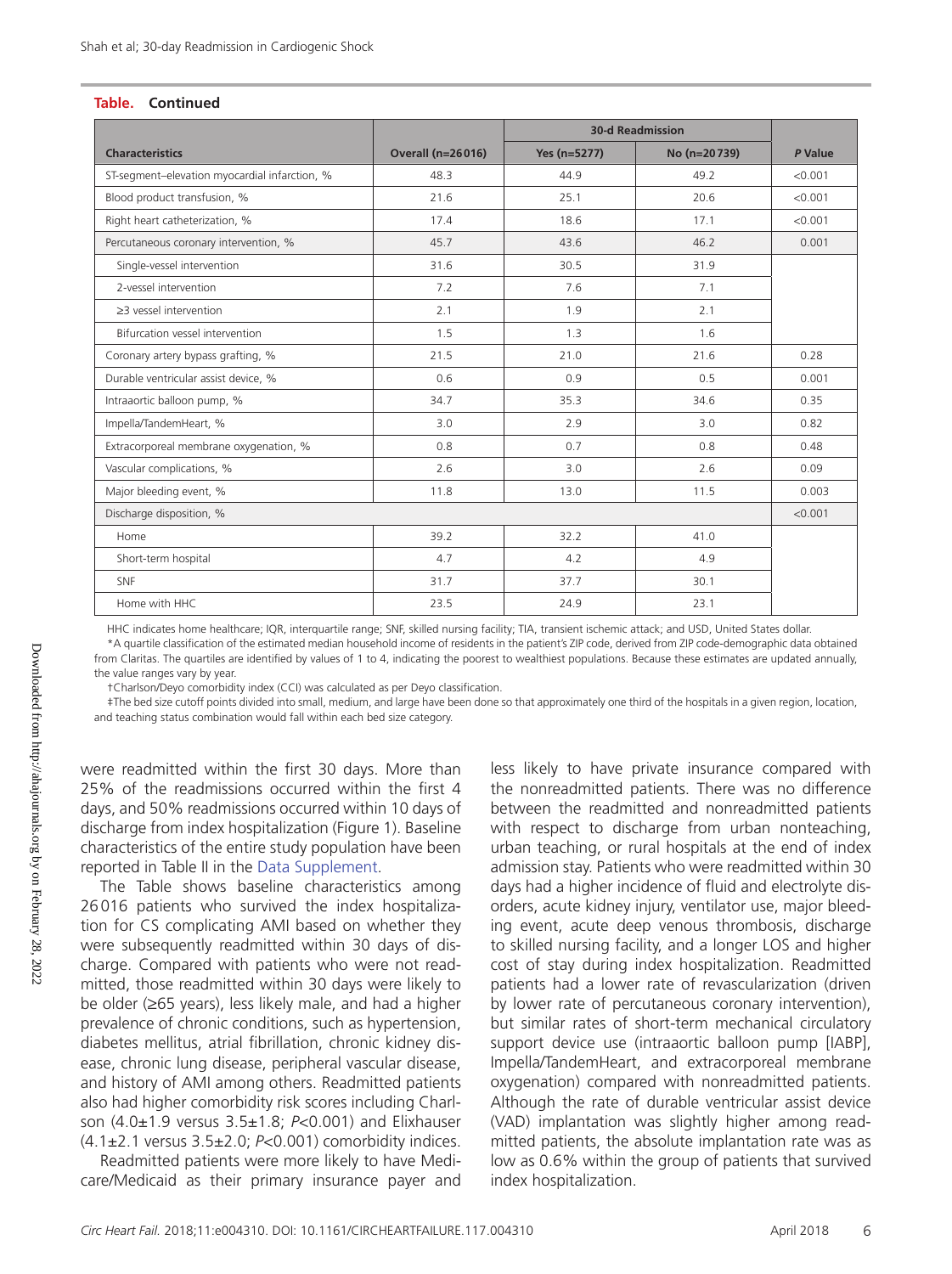## **Cause, Length, and Cost of Stay for 30- Day Readmissions**

There were a total of 6092 readmissions among 5277 patients. A total of 4544 patients had a single readmission, 656 patients had 2 readmissions, and 77 patients had ≥3 readmissions within 30 days. During the rehospitalization, use of short-term (IABP 1.4%; Impella/ TandemHeart 0.2%; and extracorporeal membrane oxygenation 0.1%) and long-term (durable VAD 0.3%) mechanical circulatory support was low. Among the 30-day readmitted patients, there were additional 510 (9.6%) in-hospital deaths (Figure I in the Data Supplement).

Among the readmissions, 42% were because of cardiac causes, where heart failure (20.6%) was the commonest cause, followed by acute coronary syndrome (11.6%), atrial or ventricular arrhythmia (4.6%), and hypertensive disorder (1.9%). Majority of the noncardiac causes were because of pulmonary illnesses (11.4%) followed by infections (9.4%), gastrointestinal/hepatic/ pancreatic diseases (6.5%), surgical or medical carerelated complications (6.3%), kidney or genitourinary disorders (4.8%), neurological disorders (2.8%), shock/ hypotension (1.9%), and hematologic disorders (1.4%) in addition to other causes described in Figure 2; Table IV in the Data Supplement.

Overall, LOS for readmissions was 7.3±9.1 days (median=5 days, interquartile range, 3–9 days) and cost of hospital stay was 20690±36979 US dollars (median=\$10635; interquartile range, \$5694–\$22280). The total weighted cost of readmissions was >286 million US dollars for 2 years based on available data. Readmission-related costs accounted for 5.2% of total (index+readmissions) hospitalization costs associated with these patients.

#### **Predictors of 30-Day Readmission**

On multivariate analysis among those who survived to discharge (Figure 3; Table III in the Data Supplement), female sex (adjusted odds ratio [aOR], 1.09), LOS ≥8



#### **Figure 2. Causes of 30-d readmissions after index admission for cardiogenic shock complicating acute myocardial infarction.**

**A**, All causes for 30-d readmission. **B**, Cardiovascular causes for 30-d readmission.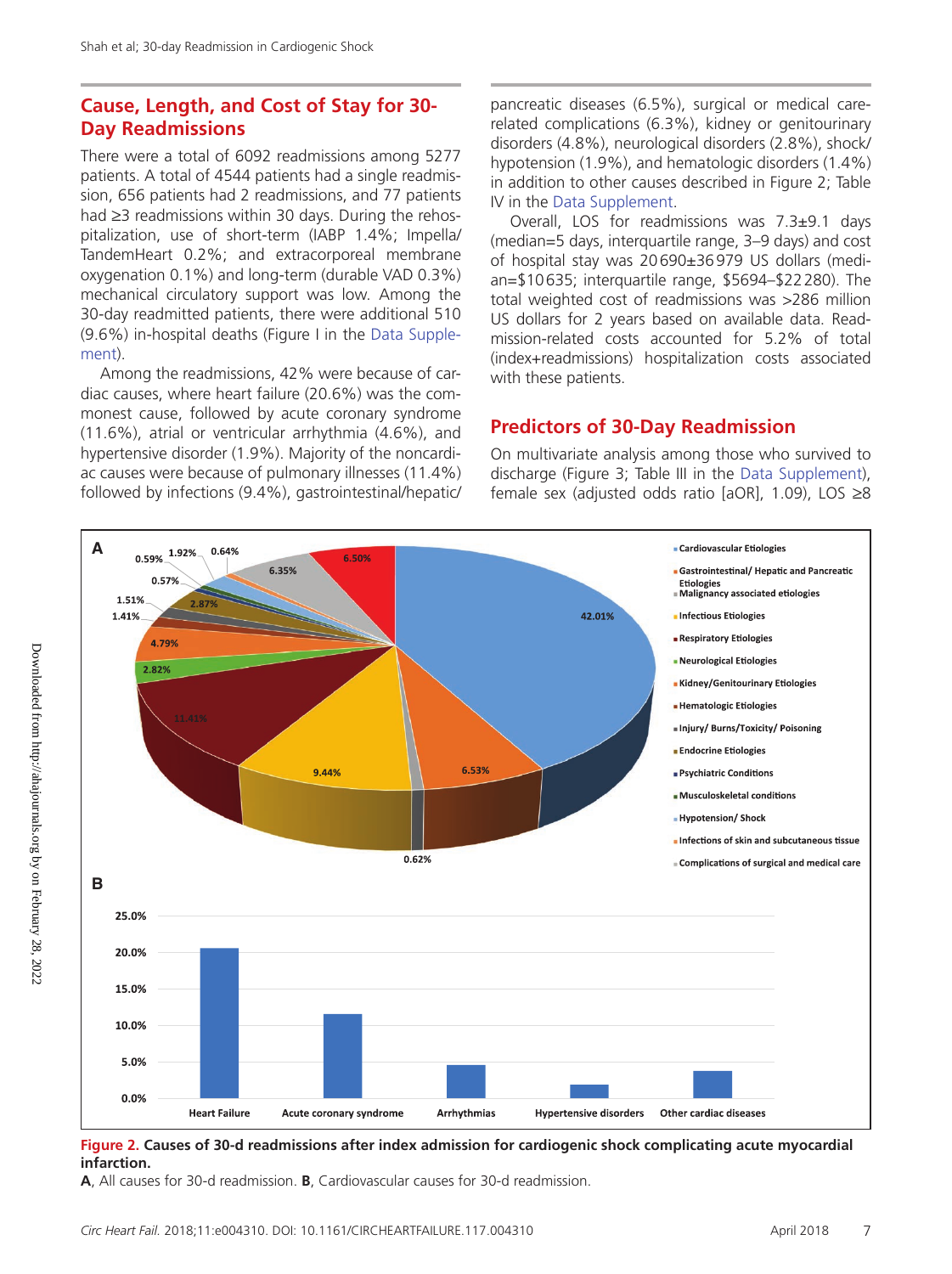

#### **Figure 3. Independent predictors of 30-d readmission after index admission for cardiogenic shock complicating acute myocardial infarction.**

AOR indicates adjusted odds ratio; LCL, confidence interval lower limit; and UCL, confidence interval upper limit.

days (aOR, 2.04), LOS 5 to 7 days (aOR, 1.51), acute deep venous thrombosis (aOR, 1.26), liver disease (aOR, 1.25), systemic thromboembolism (aOR, 1.21), CCI ≥3 (aOR, 1.17), chronic kidney disease (aOR, 1.18), peripheral vascular disease (aOR, 1.16), diabetes mellitus (aOR, 1.16), chronic lung disease (aOR, 1.13), deficiency anemias (aOR, 1.12), atrial fibrillation or flutter (aOR, 1.11), prior myocardial infarction (aOR, 1.11), metastatic cancer (aOR, 1.25), durable long-term VAD implantation (aOR, 1.77), and IABP use (aOR, 1.10) were identified as significant predictors of increased 30-day readmission. Performance of coronary artery bypass grafting (aOR, 0.85), private insurance payer (aOR, 0.72), selfpay (aOR, 0.71), and discharge to home (aOR, 0.85) independently predicted lower 30-day readmission.

# **DISCUSSION**

In this extensive real-world study on all-cause readmissions related to CS complicating AMI, we showcase important findings: (1) In-hospital mortality was high during index admission (39.8%) and during subsequent readmission within 30 days (9.6%); (2) 20.2% of the patients who survived to discharge were readmitted within 30 days, and >50% of 30-d readmissions occurred within the first 10 days; (3) more than two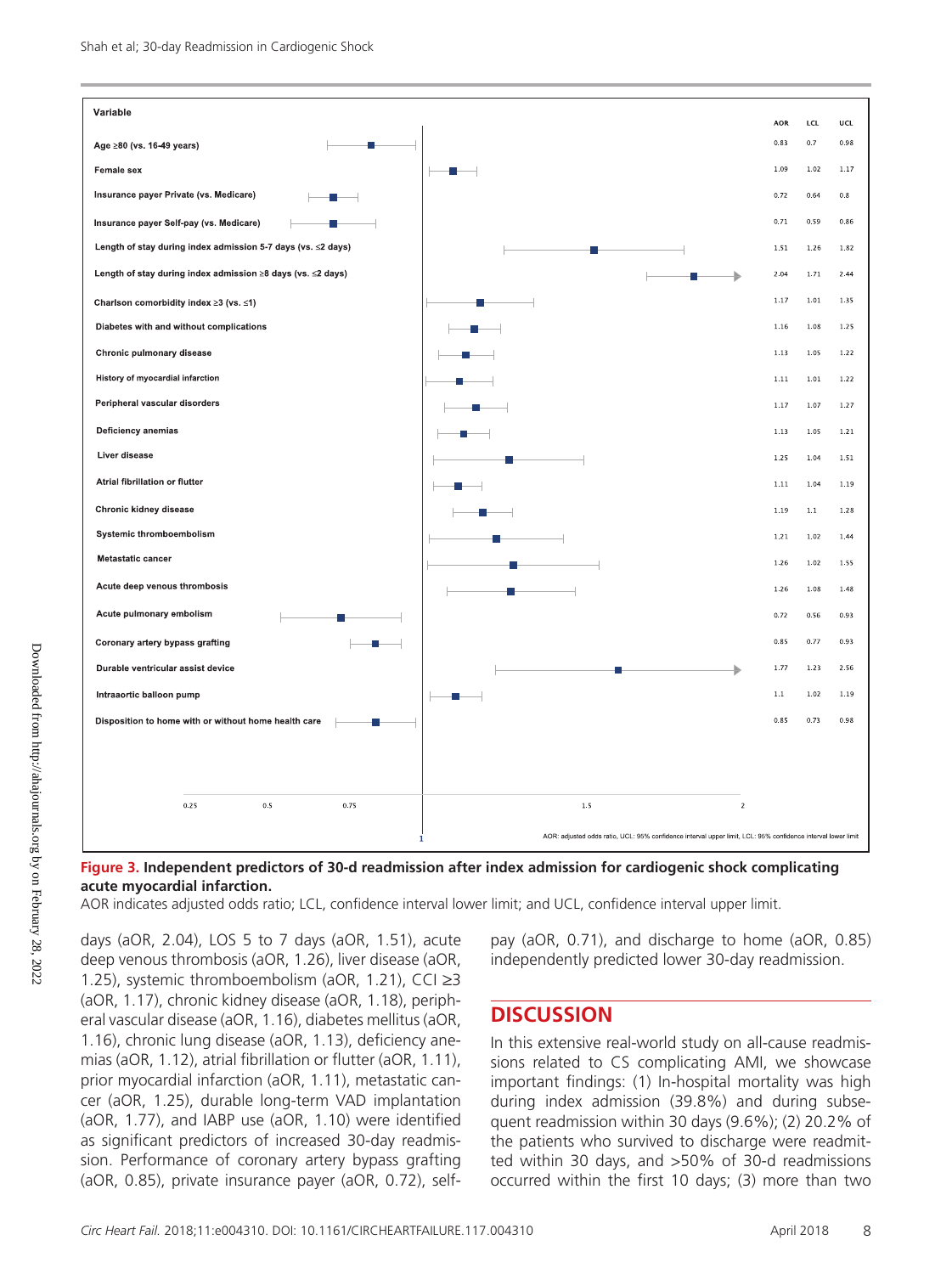fifths of all 30-day readmissions were because of cardiac causes, with heart failure being the most common cause accounting for one fifth of all 30-day readmissions; (4) overall cost of readmissions was high, contributing to 5.2% of all hospital-related costs; and (5) female sex, LOS ≥5 days, CCI ≥3, chronic kidney disease, peripheral vascular disease, diabetes mellitus, systemic thromboembolism, and IABP or durable VAD use were among the factors that predicted increased 30-day readmission, whereas coronary artery bypass grafting, private insurance, and discharge to home predicted reduced 30-day readmission.

CS complicates 5% to 10% of all cases of AMI and is associated with high incidence of mortality and worse long-term outcomes when compared with patients presenting with AMI without CS. In-hospital mortality in CS has seen remarkable improvement in the past 2 decades with advent of early revascularization and increased utilization of appropriate treatment strategies including short-term mechanical circulatory support devices.<sup>9,14</sup> The overall in-hospital mortality seen within our patient cohort was 39.8% during the index admission and 9.6% during the subsequent readmission within 30 days. This rate is comparable to the 30-day mortality seen within the revascularization arm of the SHOCK trial (Should We Emergently Revascularize Occluded Coronaries for CS; 46.7%) and both arms of the IABP-SHOCK II trial (IABP arm, 39.7% and control arm, 41.3%), respectively.<sup>10,15</sup> Interestingly, the hospital mortality among our patients in our study during readmission was still significantly higher than what has been reported in recent studies including ST-segment–elevation myocardial infarction patients with multivessel coronary artery disease without CS (<5% in-hospital mortality).<sup>16</sup> This is suggestive of the heightened mortality risk patients with initial CS remain at, despite surviving the index admission.

Although questions remain on the validity of 30-day readmission as a surrogate for quality of care and clinical outcomes, it provides important insight into the disease process being evaluated and enables clinicians/ hospitals to reassess their strategy and thereby improve their performance.17,18 Analysis of the 2003 to 2004 claims data demonstrated a 19.6% 30-day readmission rate among Medicare beneficiaries, with a higher rate among medical patients compared with surgical  $(21.1\%$  versus 15.6%).<sup>19</sup> A recent trend analysis of national all-cause 30-day readmissions noted relatively high readmission rates in conditions such as heart failure (23.5%), psychoses (22.7%), chronic obstructive pulmonary disease (20.0%), pneumonia (15.5%), and AMI (14.7%).5 The trends revealed an overall downtrend in readmission among these conditions except pneumonias between 2009 and 2013, despite no significant change in the overall national readmission rate (14.0%–13.9%) across all cause index admissions. In our study of 43212 patients with CS complicating AMI, the overall read-

mission rate was 20.3% among those who survived to discharge. This difference can be attributed to the high hospital mortality seen among admitted patients and the fact that even the survivors of shock have residual risk postdischarge. An analysis of readmissions within the SHOCK trial among 116 of the 144 survivors of index admission revealed that 45% of the patients needed readmission after discharge.<sup>20</sup> However, these interviews documenting readmission were conducted up to 15 months, and 30-day data were not described. On further investigating readmission cause, the authors noted a much higher proportion of readmissions for heart failure (42%), ischemic symptoms (31%), and other cardiac reasons (12%) compared with the cardiovascular cause readmissions (85% versus 42%) within our cohort. Several factors ranging from a small sample size and an interview-based documentation of readmissions in their study to use of primary *ICD-9* CM coding as cause for readmission in ours may have accounted for these differences. Shah et al<sup>11</sup> studied 112668 AMI patients ≥65 years who survived their initial hospitalization and found that the patients with shock experienced a 33.9% rate of all-cause mortality or rehospitalization within 60 days of discharge. The rate of all-cause mortality within this patient group was 9.6% at 60 days, similar to the rate of 30-day in-hospital death noted during readmissions in our study. Heart failure–related readmissions accounted for 32.5% of all readmissions within 1 year of discharge among AMI patients with CS according to their analysis. Recent data on the proportion of 30-day readmissions occurring for cardiovascular causes in other cardiac disorders reveals similar rates posttransaortic valve replacement (38.2%) but relatively higher rates following admission for acute heart failure (51%).<sup>21,22</sup>

A validated risk prediction model focusing on mortality in CS was generated by Pöss et al $^{23}$  using clinical and demographic variables derived from the IABP-SHOCK II trial. The authors reported that older age, elevated creatinine at admission, higher lactate levels, prior strokes, high serum glucose, and thrombolysis in myocardial infarction flow grade <3 after percutaneous coronary intervention predicted higher short-term mortality. A separate analysis of the IABP-SHOCK II trial patients cohort revealed that females had a worse-risk profile than men; however, there were no sex-based differences in shortand long-term outcomes.<sup>24</sup> Although similar models predicting readmissions among patients with CS are lacking, our study showed how female sex, LOS ≥5 days, CCI ≥3, chronic kidney disease, liver disease, peripheral vascular disease, diabetes mellitus, chronic lung disease, deficiency anemias, atrial fibrillation, prior myocardial infarction, acute deep vein thrombosis, systemic thromboembolism, metastatic cancer, and IABP or durable VAD use predicted increased 30-day readmission. A 2013 study indicated that urgent revascularization is pursued more aggressively in ST-segment–elevation myocardial infarction–related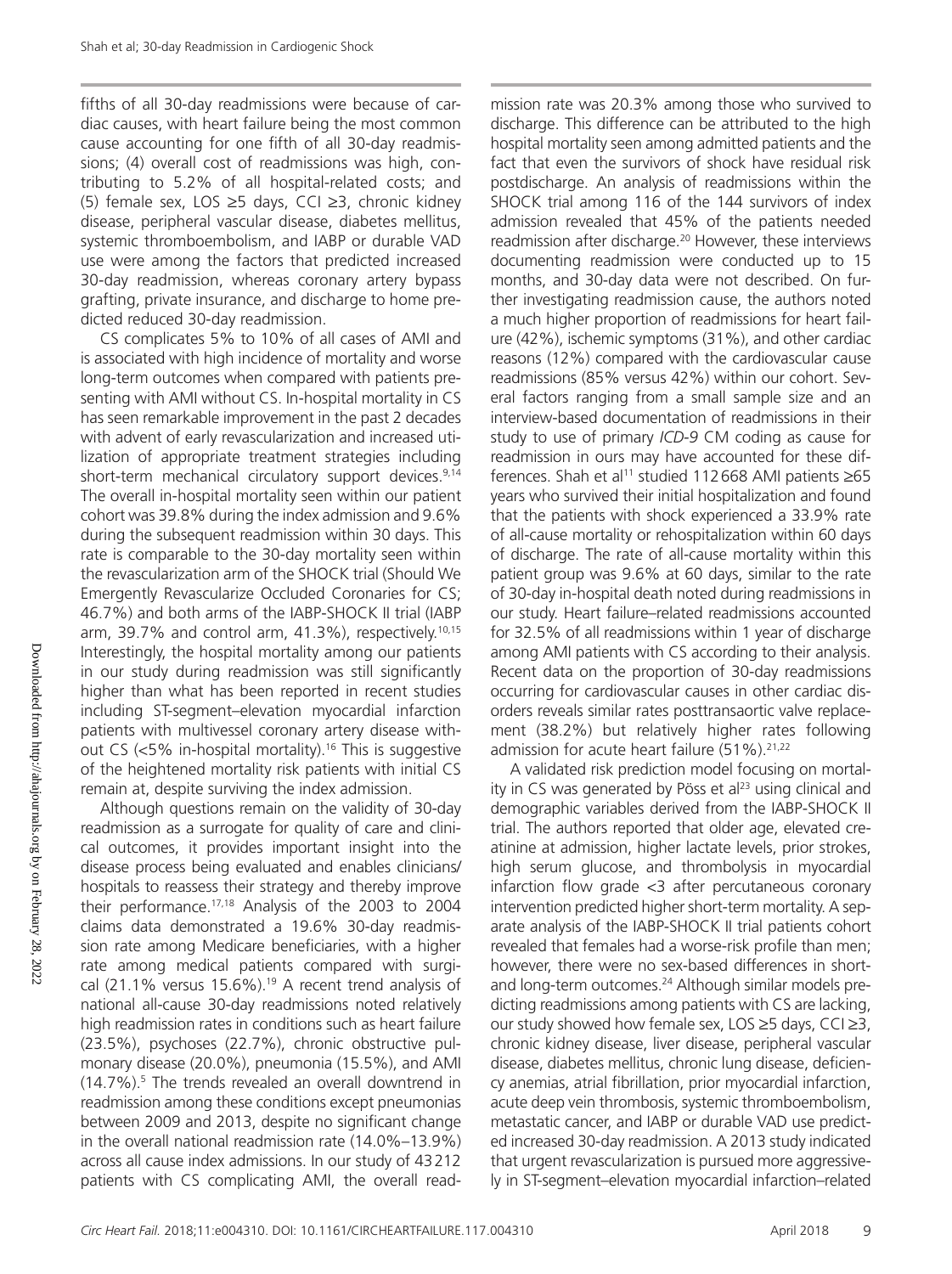shock compared with non–ST-segment–elevation myocardial infarction–related CS; however, the presence of ST-segment–elevation myocardial infarction did not predict a change in readmissions according to our analysis. Use of VADs in critically ill patients with AMI resulted in a favorable mortality profile at 1-year post-VAD in a recent analysis, but planned and unplanned readmissions after left VAD placement are common.<sup>25,26</sup> Several of the factors that predicted higher readmission in CS in our study have been associated with worse outcomes when studied in other medical conditions.27–29 More complete revascularization with coronary artery bypass grafting, better social support, and lesser frailty among those discharged to home may have been responsible for the lower readmission rates seen within that population.<sup>29,30</sup> Early follow-up after discharge and appropriate transition care measures should be promoted among survivors of CS, especially considering the higher upfront burden of readmissions immediately postdischarge.

The mean cost of stay and LOS among index admissions for CS complicating AMI was \$51506 and 11.0 days, respectively. The mean cost of stay per readmission was \$20690 and readmissions accounted for 5.2% of total hospitalization costs. Both the cost of stay and LOS among patients with CS were relatively higher than previously noted in patients admitted for cardiovascular disorders, such as heart failure, AMI, transaortic valve replacement, and noncardiovascular disorders with high morbidity and mortality such as severe sepsis.<sup>21,22,31</sup> Longer LOS, need for intensive care, cost of procedures such as PCI, coronary artery bypass grafting, cardiac/ noncardiac surgery, and use of short- and long-term mechanical circulatory support devices are among the reasons for high costs among index CS admissions.32,33 Although readmissions accounted for a relatively small portion of total costs, the mean cost per readmission was still several fold in comparison to other diseases. The overall annual cost impact of index admissions for CS complicating AMI (>2.6 billion US dollars) and 30-day readmissions (>143 million US dollars) poses a significant burden on a healthcare system already saddled with increased spending. A national health expenditure analysis revealed US healthcare spending to have increased 5.8% to a total of \$3.2 trillion in the year of 2015.<sup>34</sup> Continued efforts on focused preventive care and increasing affordable access to healthcare may have potential in lowering the incidence and healthcare costs among those with coronary artery disease.1,35,36

Our study has several limitations, some of which are secondary to the administrative nature of our database, its reliance on *ICD-9* CM codes, and absence of clinical and laboratory data. Although the study attempted to analyze a contemporary cohort of patients with CS from the years of 2013 and 2014, it does represent >3-yearold data in a rapidly growing field. Detailed information on underlying coronary anatomy, extent of revascularization, severity of shock, medication use, and mechanical support is either limited or missing. Causes of readmission were identified using the primary discharge diagnosis codes. Patients readmitted to a hospital in a different state are not tracked in the NRD. The database is also inadequate in tracking mortality data on patients who died outside of a hospital or in the emergency department. Several of these limitations are mitigated by studying a large group of AMI-related CS admissions that are representative of real-world practice.

Patients with CS complicating AMI are at a significant risk for in-hospital and early postdischarge mortality. Hospitalization and readmissions among patients with CS complicating AMI adds a significant burden on healthcare resources and costs. Information on the causes and predictors for readmission will help clinicians and hospitals devise strategies to enhance outcomes, cost-effectiveness of management, quality of patient care and guide future resource allocation and healthcare policy.

#### **ARTICLE INFORMATION**

Received August 10, 2017; accepted February 21, 2018.

Guest Editor for this article was Stuart D. Katz, MD, MS.

The Data Supplement is available at http://circheartfailure.ahajournals.org/ lookup/suppl/doi:10.1161/CIRCHEARTFAILURE.117.004310/-/DC1.

#### **Correspondence**

Mahek Shah, MD, Department of Cardiology, Lehigh Valley Health Network, 1250S Cedar Crest Blvd, Suite 300, Allentown, PA 18103. E-mail [dr.mahek](mailto:dr.mahekshah@yahoo.co.in)[shah@yahoo.co.in](mailto:dr.mahekshah@yahoo.co.in)

#### **Affiliations**

Department of Cardiology, Lehigh Valley Hospital, Allentown, PA (M.S., B.P., L.G.). Department of Medicine, University of Pittsburgh Medical Center, PA (S.P.). Department of Medicine, University of Tennessee Health Science Center, Memphis (M.A.). The Cardiovascular Center, Tufts Medical Center, Boston, MA (C.D.D., N.K.K.). Department of Cardiology, St Luke's University Health Network, Bethlehem, PA (S.A.). Department of Cardiology, Montefiore-Einstein Heart Center, Bronx, NY (U.P.J.).

#### **Acknowledgments**

The authors are solely responsible for the study design, conduct and analyses, drafting, and editing of the article and its final contents. All authors had access to the data and a role in writing the article.

#### **Disclosures**

None.

#### **REFERENCES**

- 1. 30-Day Unplanned Readmission and Death Measures. https://www.cms. gov/Medicare/Medicare-Fee-for-Service-Payment/PhysicianFeedbackProgram/Downloads/2015-ACR-MIF.pdf. Accessed June 16, 2017.
- 2. The Hospital Readmissions Reduction (HRR) Program. https://www.cms. gov/Medicare/Medicare-Fee-for-Service-Payment/AcuteInpatientPPS/Readmissions-Reduction-Program.html. Accessed June 18, 2017.
- 3. Boccuti C, Casillas G; Kaiser Family Foundation. http://kff.org/medicare/ issue-brief/aiming-for-fewer-hospital-u-turns-the-medicare-hospital-readmission-reduction-program/. Accessed June 22, 2017.
- 4. Bradley EH, Curry L, Horwitz LI, Sipsma H, Wang Y, Walsh MN, Goldmann D, White N, Piña IL, Krumholz HM. Hospital strategies associated with 30-day